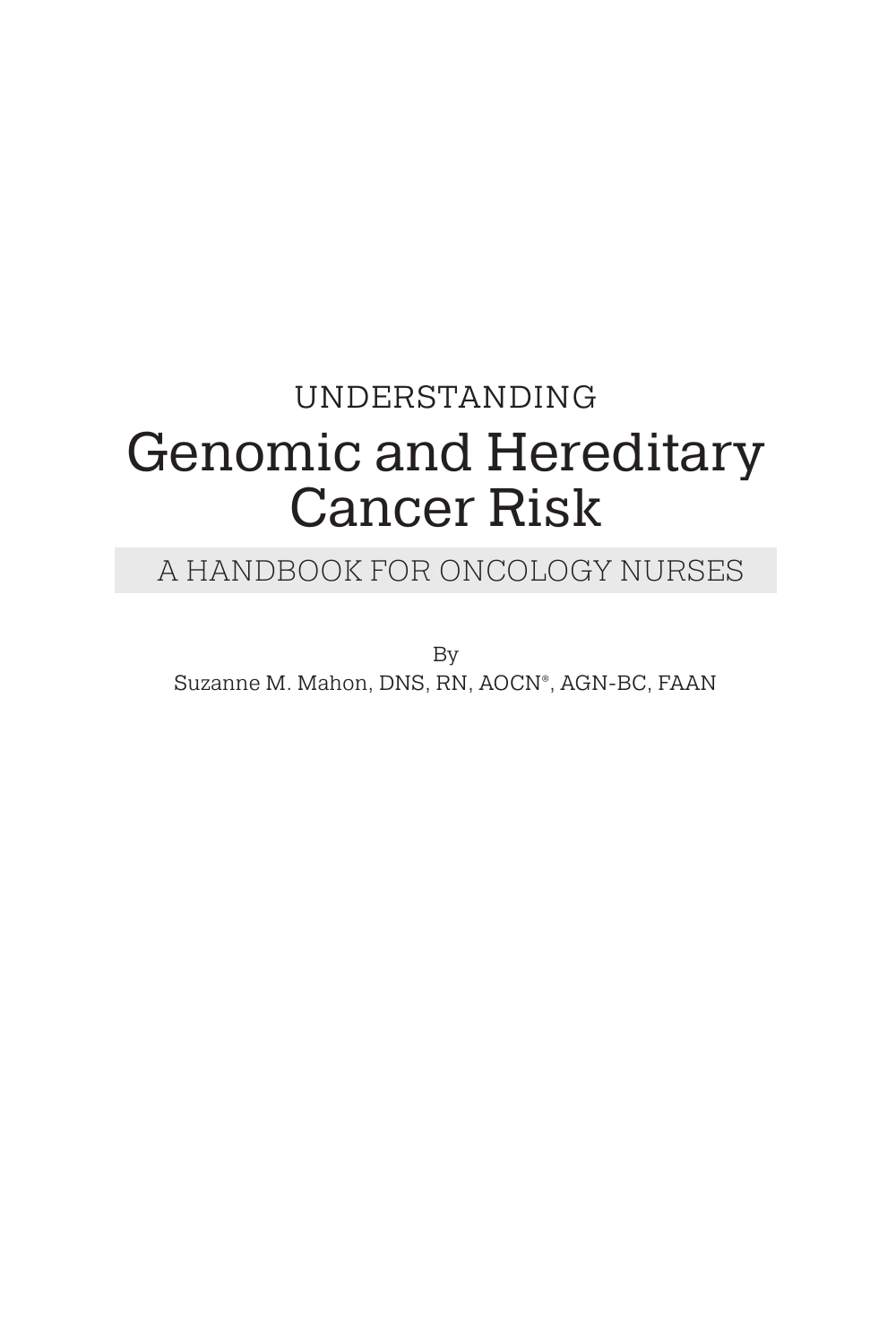#### **ONS Publications Department**

Publisher and Director of Publications: William A. Tony, BA, CQIA Senior Editorial Manager: Lisa M. George, MPH, BA, CHES Acquisitions Editor: John Zaphyr, BA, MEd Staff Editor: Andrew Petyak, BA Associate Staff Editor: Casey S. Kennedy, BA Design and Production Administrator: Dany Sjoen Editorial Assistant: Rachel Geffrey, BFA

Copyright © 2021 by the Oncology Nursing Society. All rights reserved. No part of the material protected by this copyright may be reproduced or utilized in any form, electronic or mechanical, including photocopying, recording, or by an information storage and retrieval system, without written permission from the copyright owner. For information, visit www.ons.org/publications-journals/permissions-archives, or send an email to pubpermissions@ons.org.

### **Library of Congress Cataloging-in-Publication Data**

Names: Mahon, Suzanne M., author. | Oncology Nursing Society, issuing body.

- Title: Understanding genomic and hereditary cancer risk : a handbook for oncology nurses / by Suzanne M. Mahon.
- Description: Pittsburgh, Pennsylvania : Oncology Nursing Society, [2021] | Includes bibliographical references and index.
- Identifiers: LCCN 2021004859 (print) | LCCN 2021004860 (ebook) | ISBN 9781635930498 (paperback) | ISBN 9781635930504 (ebook)
- Subjects: MESH: Neoplasms--genetics | Genetic Predisposition to Disease | Medical History Taking | Genetic Testing | Genetic Counseling | Nurses Instruction
- Classification: LCC RC268.4 (print) | LCC RC268.4 (ebook) | NLM QZ 202 | DDC 616.99/4042--dc23
- LC record available at https://lccn.loc.gov/2021004859
- LC ebook record available at https://lccn.loc.gov/2021004860

#### **Publisher's Note**

This book is published by the Oncology Nursing Society (ONS). ONS neither represents nor guarantees that the practices described herein will, if followed, ensure safe and effective patient care. The recommendations contained in this book reflect ONS's judgment regarding the state of general knowledge and practice in the field as of the date of publication. The recommendations may not be appropriate for use in all circumstances. Those who use this book should make their own determinations regarding specific safe and appropriate patient care practices, taking into account the personnel, equipment, and practices available at the hospital or other facility at which they are located. The author and publisher cannot be held responsible for any liability incurred as a consequence from the use or application of any of the contents of this book. Figures and tables are used as examples only. They are not meant to be all-inclusive, nor do they represent endorsement of any particular institution by ONS. Mention of specific products and opinions related to those products do not indicate or imply endorsement by ONS. Websites mentioned are provided for information only; the hosts are responsible for their own content and availability. Unless otherwise indicated, dollar amounts reflect U.S. dollars.

ONS publications are originally published in English. Publishers wishing to translate ONS publications must contact ONS about licensing arrangements. ONS publications cannot be translated without obtaining written permission from ONS. (Individual tables and figures that are reprinted or adapted require additional permission from the original source.) Because translations from English may not always be accurate or precise, ONS disclaims any responsibility for inaccuracies in words or meaning that may occur as a result of the translation. Readers relying on precise information should check the original English version.

Printed in the United States of America



Innovation • Excellence • Advocacy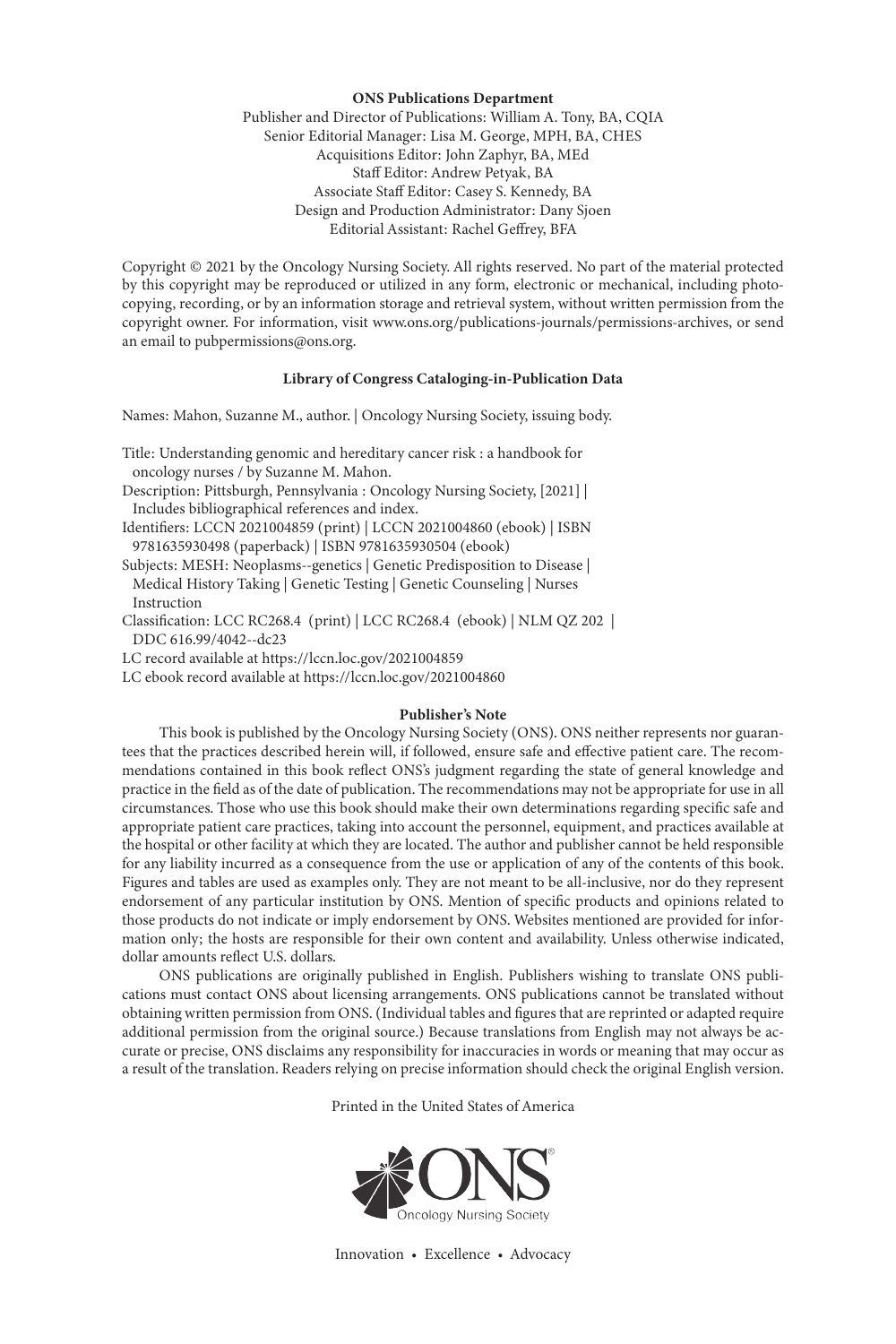## **DISCLOSURE**

Editors and authors of books and guidelines provided by the Oncology Nursing Society are expected to disclose to the readers any significant financial interest or other relationships with the manufacturer(s) of any commercial products.

A vested interest may be considered to exist if a contributor is affiliated with or has a financial interest in commercial organizations that may have a direct or indirect interest in the subject matter. A "financial interest" may include, but is not limited to, being a shareholder in the organization; being an employee of the commercial organization; serving on an organization's speakers bureau; or receiving research funding from the organization. An "affiliation" may be holding a position on an advisory board or some other role of benefit to the commercial organization. Vested interest statements appear in the front matter for each publication.

Contributors are expected to disclose any unlabeled or investigational use of products discussed in their content. This information is acknowledged solely for the information of the readers.

The author provided the following disclosure and vested interest information:

The author had no relevant information to disclose.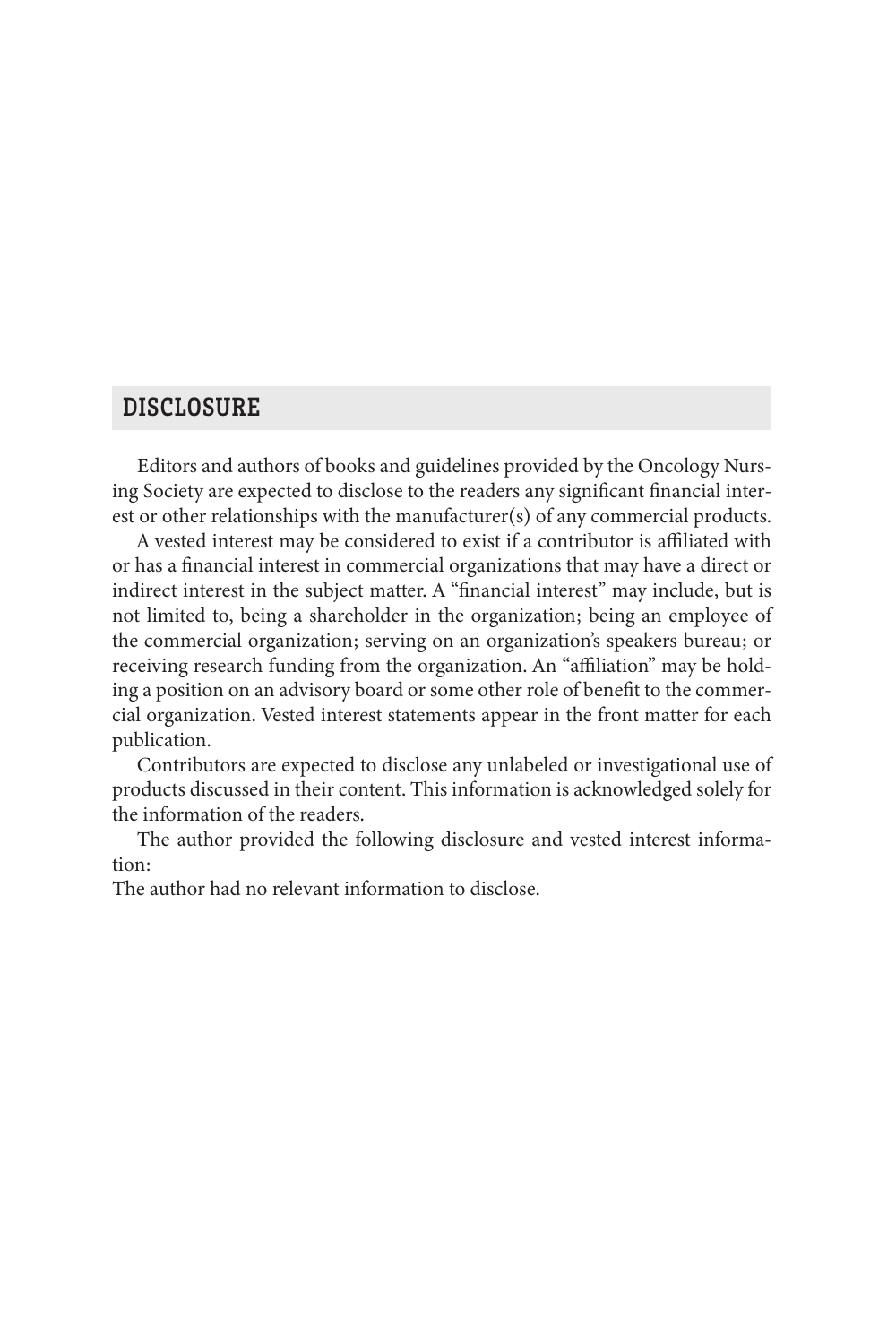## **LICENSING OPPORTUNITIES**

The Oncology Nursing Society (ONS) produces some of the most highly respected educational resources in the field of oncology nursing, including ONS's award-winning journals, books, online courses, evidence-based resources, core competencies, videos, and information available on the ONS website at www.ons .org. ONS welcomes opportunities to license reuse of these intellectual properties to other organizations.

Licensing opportunities include the following:

- **Reprints**—Purchase high-quality reprints of ONS journal articles, book chapters, and other content directly from ONS, or obtain permission to produce your own reprints.
- **Translations**—Translate and then resell or share ONS resources internationally.
- **Integration**—Purchase a license to incorporate ONS's oncology-specific telephone triage protocols or other resources into your institution's EMR or EHR system.
- **Cobranding**—Display your company's logo on ONS resources for distribution to your organization's employees or customers.
- **Educational reuse**—Supplement your staff or student educational programs using ONS resources.
- **Customization**—Customize ONS intellectual property for inclusion in your own products or services.
- **Bulk purchases**—Buy ONS books and online courses in high quantities to receive great savings compared to regular pricing.

As you read through the pages of this book, think about whether any of these opportunities are the right fit for you as you consider reusing ONS content—and the contents of this book—for your organization.

Contact licensing@ons.org with your licensing questions or requests.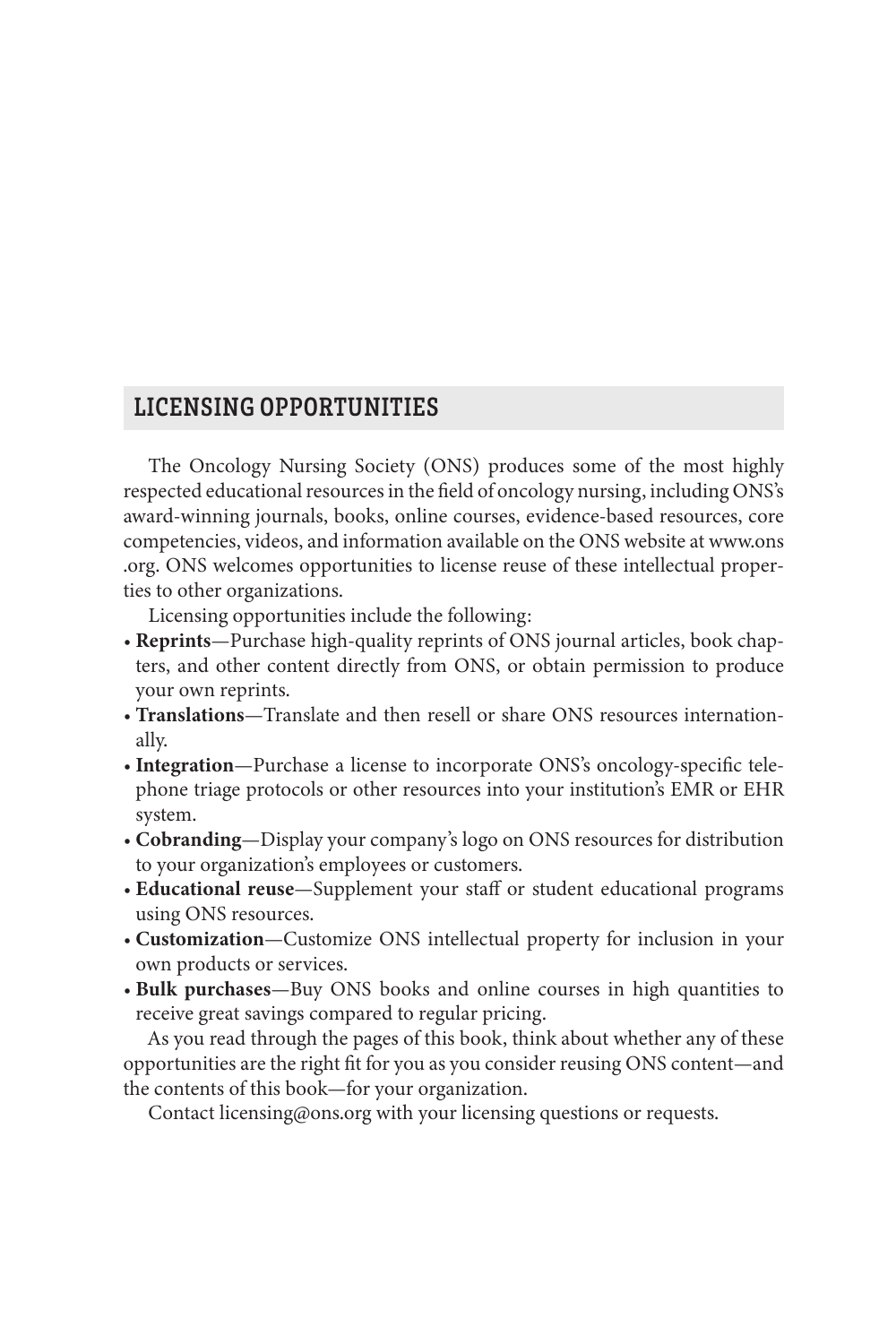# Table of Contents

| Preface | Vll |
|---------|-----|
|         |     |

| Chapter 1. Why Nurses Need to<br>Integrate Genomics Into Oncology |   |
|-------------------------------------------------------------------|---|
| Care                                                              |   |
| Introduction                                                      |   |
| Precision Medicine                                                | 1 |
| Hereditary Risk of Developing                                     |   |
| Cancer                                                            | 2 |
| Implications for Nurses                                           | 3 |
| Summary                                                           | 3 |
| References                                                        |   |
|                                                                   |   |
| Chapter 2. Genomic Basis of                                       |   |
| Cancer                                                            |   |

| Introduction                      | 5  |
|-----------------------------------|----|
| DNA and Genomics                  | 5  |
| Nomenclature                      | 8  |
| Terms Encountered in Genomic Care | q  |
| Indicators of Hereditary Risk for |    |
| Developing Cancer                 | 11 |
| Laboratory Considerations         | 14 |
| Summary                           | 17 |
| References                        | 18 |
|                                   |    |

### Chapter 3. Genomic Risk

| Assessment and Testing | 21 |
|------------------------|----|
|                        |    |

| Introduction                     | 21  |
|----------------------------------|-----|
| Risk Assessment                  | 21  |
| The Importance of Family Medical |     |
| History                          | 23  |
| Developing a Pedigree            | 2.4 |
| Risk Calculations                | 2.5 |
|                                  |     |

| Pretest Counseling                     | 28 |
|----------------------------------------|----|
| Selection of How and Who to Test       | 32 |
| Possible Genomic Testing Results       | 37 |
| After Genomic Testing                  | 40 |
| <b>Implications for Family Members</b> | 41 |
| Summary                                | 42 |
| References                             | 45 |
|                                        |    |

| Chapter 4. Direct-to-Consumer |    |
|-------------------------------|----|
| Genetic Testing               | 49 |

| Introduction                        |    |
|-------------------------------------|----|
| Effects of Direct-to-Consumer       |    |
| Genetic Testing                     | 49 |
| How is Direct-to-Consumer Genetic   |    |
| Testing Accomplished?               | 52 |
| Benefits, Risks, and Limitations of |    |
| Direct-to-Consumer Genetic          |    |
| Testing                             | 53 |
| Raw Data                            | 55 |
| Implications for Practice           | 56 |
| Summary                             | 58 |
| References                          | 59 |

### Chapter 5. Risks and Management Recommendations for Specific Hereditary Cancer Syndromes 61

| Introduction                     | 61 |
|----------------------------------|----|
| AIP                              | 62 |
| ALK                              | 63 |
| APC (APC-Associated Polyposis    |    |
| Conditions: Familial Adenomatous |    |
| Polyposis)                       | 64 |
| ATM                              |    |
| AXIN2                            |    |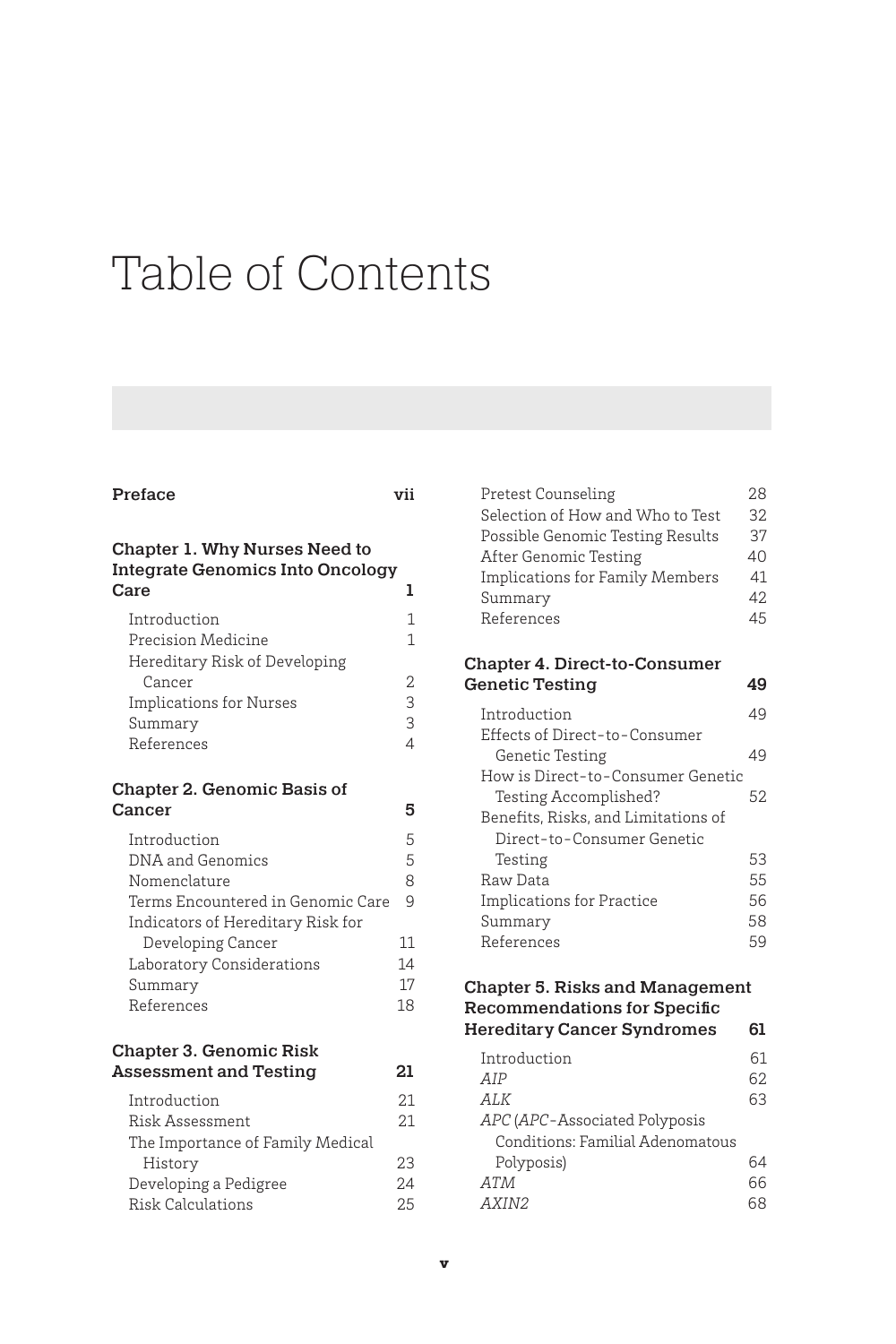| <b>BAP1</b>                        | 69 |
|------------------------------------|----|
| BARD1                              | 70 |
| <b>BMPR1A</b>                      | 71 |
| BRCA1 and BRCA2                    | 72 |
| BRIP1                              | 74 |
| CDC73                              | 75 |
| CDH1                               | 76 |
| CDK4                               | 78 |
| CDKN1B and CDKN2A                  | 79 |
| CHEK2                              | 80 |
| DICER1                             | 82 |
| EPCAM, MLH1, MSH2, MSH3, MSH6,     |    |
| and PMS2 (Lynch Syndrome)          | 83 |
| FANCC                              | 85 |
| FH                                 | 86 |
| FLCN (Birt-Hogg-Dubé Syndrome)     | 87 |
| GREM1 and SCG5 (Hereditary Mixed   |    |
| Polyposis Syndrome)                | 89 |
| HOXR13                             | 89 |
| MAX, SDHA, SDHAF2, SDHB, SDHC,     |    |
| SDHD, and TMEM127 (Hereditary      |    |
| Paraganglioma/Pheochromocytoma     |    |
| Syndrome)                          | 90 |
| MEN1 (Multiple Endocrine Neoplasia |    |
| Type 1)                            | 92 |
| MEN2 (Multiple Endocrine           |    |
| Neoplasia Type 2)                  | 93 |
|                                    |    |

| <b>MET</b>                     | 95  |
|--------------------------------|-----|
| <b>MITF</b>                    | 96  |
| <b>MUTYH</b>                   | 97  |
| NBN, MRE11A, and RAD50         | 98  |
| NTHI.1                         | 100 |
| NF1 (Neurofibromatosis Type 1) | 101 |
| NF2 (Neurofibromatosis Type 2) | 103 |
| PALB <sub>2</sub>              | 104 |
| POLD1 and POLE1                | 105 |
| POT1                           | 106 |
| PTCH1 and SUFU (Nevoid Basal   |     |
| Cell Carcinoma Syndrome)       | 107 |
| PTEN (Cowden Syndrome)         | 108 |
| RAD51C and RAD51D              | 110 |
| $R$ $R$ $1$                    | 111 |
| RECQL                          | 112 |
| SMAD4                          | 113 |
| STK11 (Peutz-Jeghers Syndrome) | 114 |
| TP53 (Li-Fraumeni Syndrome)    | 116 |
| VHL (Von Hippel-Lindau         |     |
| Syndrome)                      | 118 |
| XRCC <sub>2</sub>              | 120 |
| <b>Glossary of Terms</b>       | 121 |
| Bibliography                   | 125 |
| Index                          | 127 |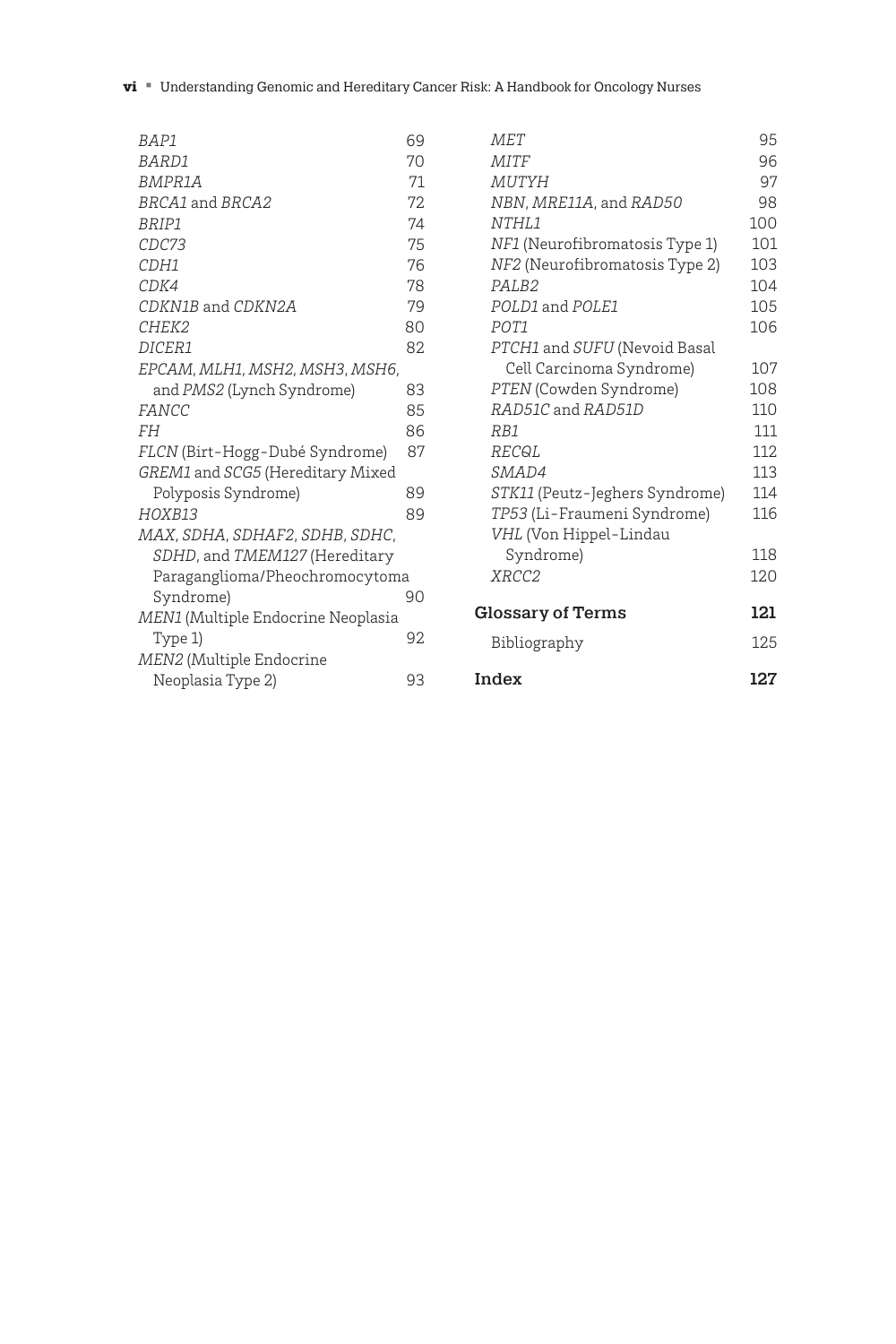## Preface

Collecting a family medical history is a regular component of the nursing assessment process. Patients with cancer often report that multiple family members have been diagnosed with cancer or express concern that other family members might be at increased risk for developing cancer.

As the involvement of genetics and genomics in oncology continues to grow, so too does public awareness of hereditary risk for developing cancer. This increasing awareness directly affects oncology nursing care. Although true germline (inherited) risk for developing cancer is much less common than somatic (acquired) risk for developing cancer, approximately 10% of cancer diagnoses can be attributed to germline risk. The identification of these families enables those at increased risk to engage in increased surveillance and, in some cases, risk-reducing surgery and other preventive measures, which ultimately lead to decreasing the morbidity and mortality associated with a cancer diagnosis.

In the past two decades, genetic testing for germline risk has greatly advanced. Genetic testing in oncology practice is being utilized more frequently and is best managed by genetics professionals. Genetics professionals, however, rely on healthcare providers to identify and refer patients for evaluation. Each time nurses extract a family history, they have an opportunity to assess for possible genetic risk and, when appropriate, refer patients and families to a genetics professional for further evaluation.

This book provides background on basic genetic and genomic concepts, especially related to germline risk for developing cancer. Nurses need this information to know when and why to refer patients. Nurses also need to give patients reliable information about how and why genetic and genomic testing can not only guide treatment decisions but also guide recommendations for cancer prevention and early detection. Chapter 2 describes foundational information about genomics and germline testing. Important terms appear in bold throughout the book and are defined in the Glossary.

Nurses may face questions from patients about what occurs during a consultation with a genetics professional. Patients often want to know why the test